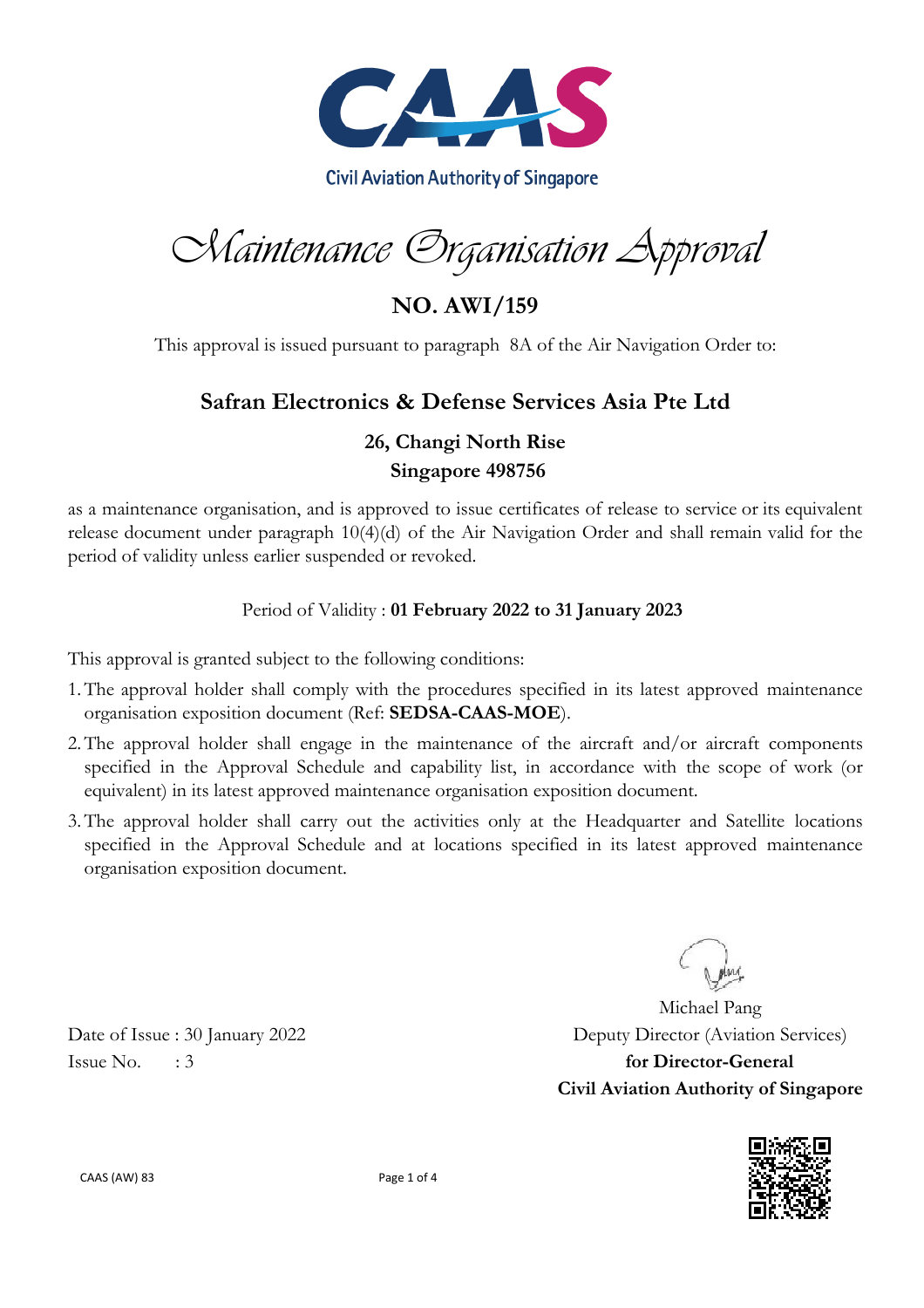

# **APPROVAL SCHEDULE**

## Organisation : **Safran Electronics & Defense Services Asia Pte Ltd**

Approval No. : **AWI/159**

Headquarter Location : Maintenance Location :

26 Changi North Rise, Singapore 498756 26 Changi North Rise, Singapore 498756

| <b>Class</b>                                                | Rating                                     | Limitations                                                              |
|-------------------------------------------------------------|--------------------------------------------|--------------------------------------------------------------------------|
| Components other than<br>complete engines or<br><b>APUs</b> | $C1$ -Air conditioning &<br>Pressurisation | Scope of work as specified in the<br>Maintenance Organisation Exposition |
| Components other than<br>complete engines or<br><b>APUs</b> | C <sub>2</sub> -Auto Flight                | Scope of work as specified in the<br>Maintenance Organisation Exposition |
| Components other than<br>complete engines or<br><b>APUs</b> | C3-Communications & Navigation             | Scope of work as specified in the<br>Maintenance Organisation Exposition |
| Components other than<br>complete engines or<br><b>APUs</b> | $C4-Door - hatches$                        | Scope of work as specified in the<br>Maintenance Organisation Exposition |
| Components other than<br>complete engines or<br><b>APUs</b> | C5-Electrical Power & Lights               | Scope of work as specified in the<br>Maintenance Organisation Exposition |
| Components other than<br>complete engines or<br><b>APUs</b> | C6-Equipment                               | Scope of work as specified in the<br>Maintenance Organisation Exposition |

 Date of Issue : 30 January 2022 Issue No.  $\therefore$  3

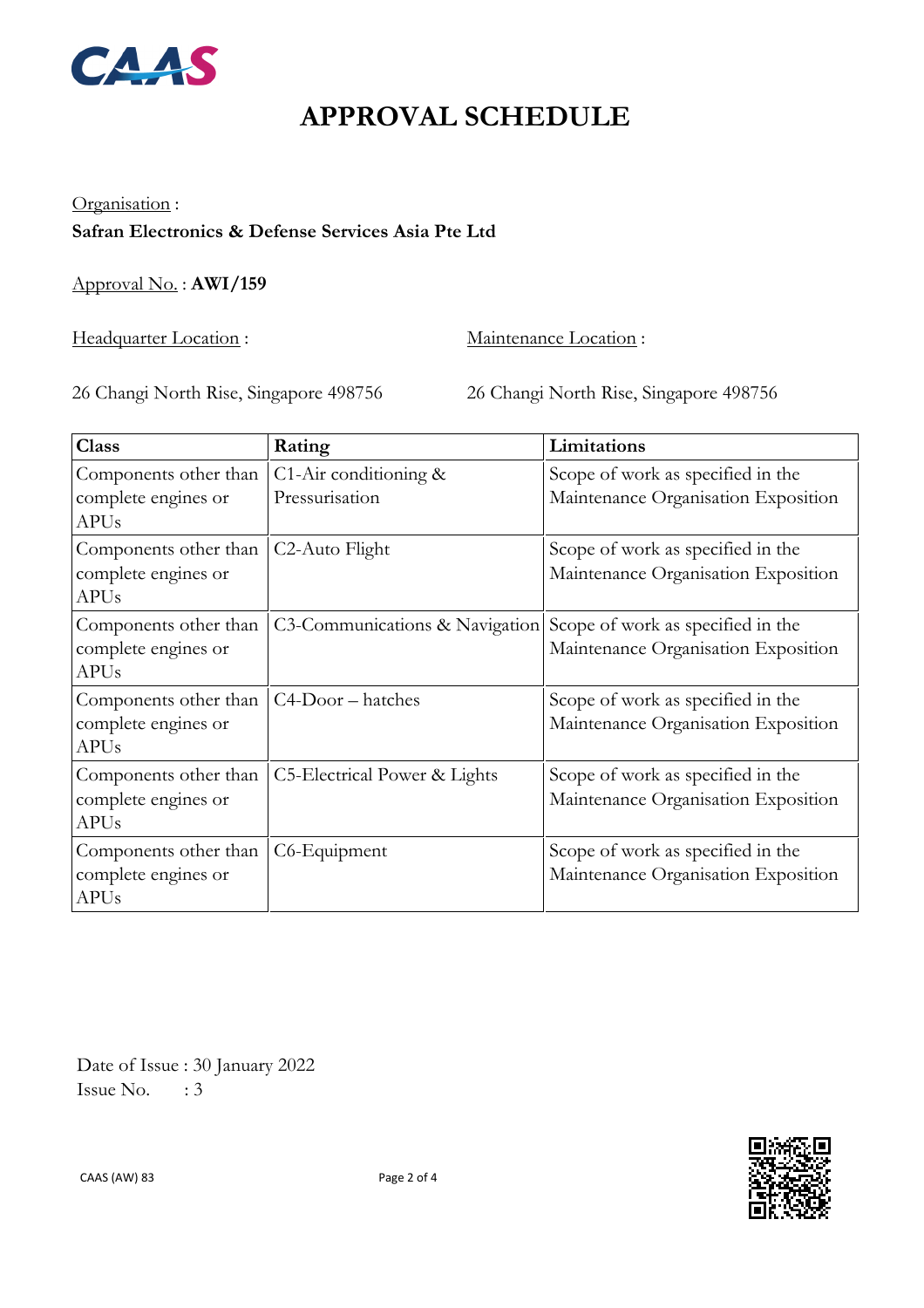

## **APPROVAL SCHEDULE**

#### Organisation :

### **Safran Electronics & Defense Services Asia Pte Ltd**

Approval No. : **AWI/159**

Headquarter Location : Maintenance Location :

26 Changi North Rise, Singapore 498756 26 Changi North Rise, Singapore 498756

| <b>Class</b>                                                | Rating                           | Limitations                                                              |
|-------------------------------------------------------------|----------------------------------|--------------------------------------------------------------------------|
| Components other than<br>complete engines or<br><b>APUs</b> | C7-Engine / APU                  | Scope of work as specified in the<br>Maintenance Organisation Exposition |
| Components other than<br>complete engines or<br><b>APUs</b> | C8-Flight Controls               | Scope of work as specified in the<br>Maintenance Organisation Exposition |
| Components other than<br>complete engines or<br><b>APUs</b> | C <sub>9</sub> -Fuel             | Scope of work as specified in the<br>Maintenance Organisation Exposition |
| Components other than<br>complete engines or<br><b>APUs</b> | C12-Hydraulic Power              | Scope of work as specified in the<br>Maintenance Organisation Exposition |
| Components other than<br>complete engines or<br><b>APUs</b> | C13-Indicating/Recording Systems | Scope of work as specified in the<br>Maintenance Organisation Exposition |
| Components other than<br>complete engines or<br><b>APUs</b> | C14-Landing Gear                 | Scope of work as specified in the<br>Maintenance Organisation Exposition |

 Date of Issue : 30 January 2022 Issue No.  $\therefore$  3